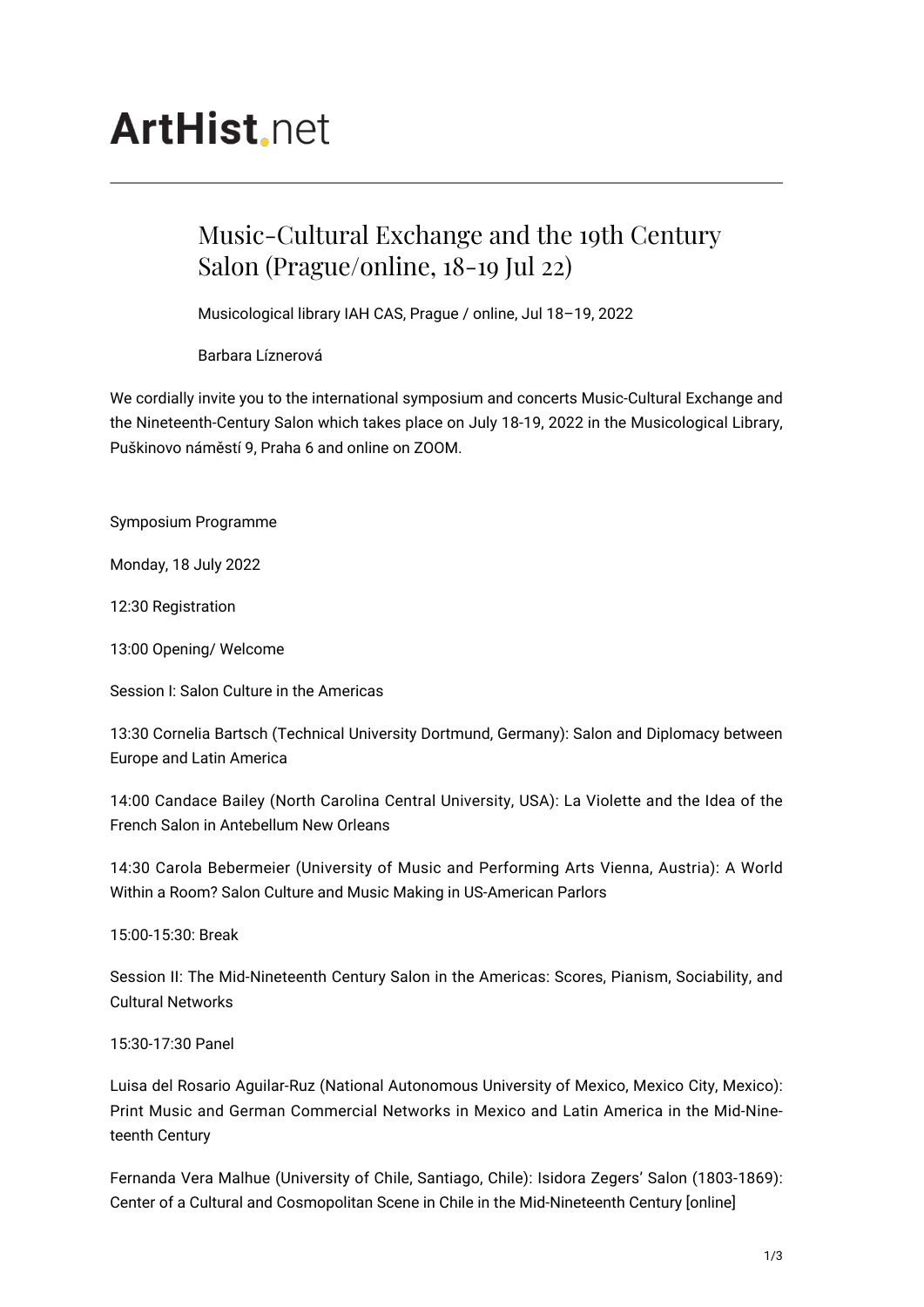Yaniela Pérez Cuza (University of the Arts Havana, Cuba): Colonial Salon, Region, and Identity: The Creation of Piano Dances in Santiago de Cuba during the Mid-Nineteenth Century [online]

Laura Pita (Coordinator) (University of Missouri, Columbia, USA): Teresa Carreño in the Musical-Literary Salons of Caracas, New York, and Habana during her Years as a Prodigy (1862-1866)

17:30-18:00 Break

18:00 Concert

"Mid-Nineteenth-Century Salon Music in The Americas on the Transnational Crossroads"

19:30 Social Dinner for anyone who wants to eat in company [Pub]

Tuesday, 19 July 2022

Session III: Cultural Transfer in Dutch and Finnish salons

10:00 Floris Meens (Radboud University, Nijmegen, The Netherlands): Sounds like Germany? Nineteenth-Century Private Music Culture(s) in the Dutch City of Utrecht

10:30 Nuppu Koivisto-Kaasik (University of the Arts, Helsinki, Finland): In Search of the Insjövågen Group: Musical Salon Culture and Women's Emancipation in Mid-Nineteenth Century Helsinki

11:00-11:30 Break

Session IV: Cultural Transfer in the So-Called "East"

11:30: Anja Bunzel (Institute of Art History, Czech Academy of Sciences): "At night I read Talvj's Serbian Songs": Slavonic Reciprocity and Cultural Transfer in František Palacký's (Musical) Circle

12:00: Marijana Kokanovic-Markovic (Academy of Arts, University of Novi Sad, Serbia): From the Salons of Novi Sad: Aleksandar Morfidis Nisis and Julija Velisavljević [online, recording]

12:30: Nicolae Gheorghiță (National University of Music Bucharest, Romania): Salon Piano Repertoire Dedicated to the Royal House of Romania: The Case of Major Iosif Ivanovici (1845-1902)

13:00-14:30 Lunch [Pub]

Session V: Cultural Transfer and the Elite

14:30: Avra Xepapadakou (University of Nicosia, Cyprus): Cultural Soirées of the Nineteenth-Century Athenian Elite [online]

15:00: Wiebke Thormählen (Royal College of Music, London, UK): Identities and Boundaries: Musical Interactions in British Elite Homes ca. 1800

15:30: Henrike Rost (Independent Scholar, Berlin, Germany): "To hear Count Loredan Play the Piano": Lady Layard's Musical Evenings in Venice